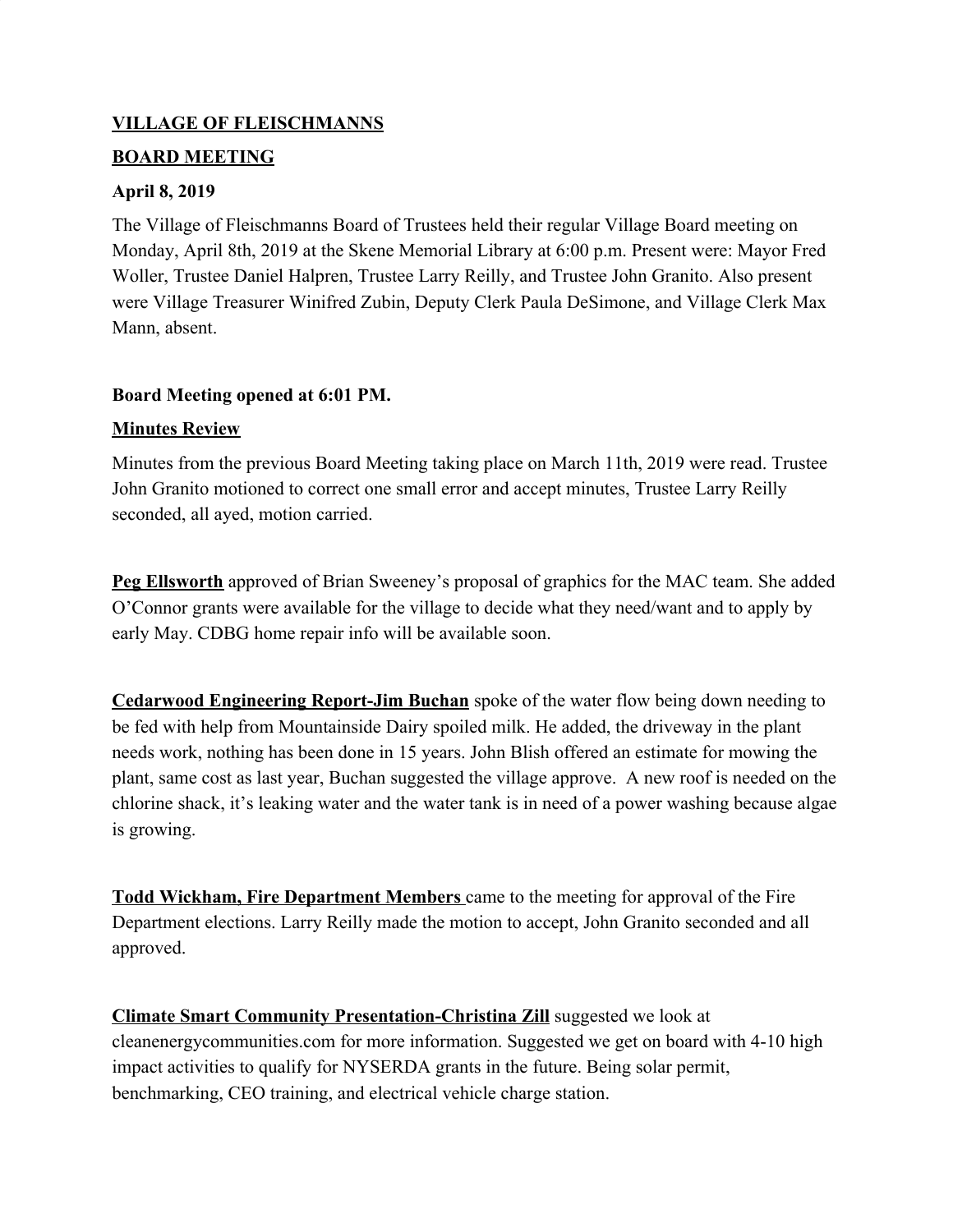**Delaware County Soil and Water Conservation District** will be fixing up Depot Street, Mill Street and adding some park plantings. Scoutmaster/FF Firfighter Doug O'Dell offered his scout troop to help with planting so they may receive their badge.

**Steve Williamson-Parking Enforcement** will be giving parking tickets this summer in the village. He will meet with board and decide the details.

**Building Permit Renewal** was granted for 3 village properties.???????

**Schedule Public Hearing** for Wednesday, April 17, 5:00 at Skene Library.

# **RESOLUTION: County Foreclosures**

**WHEREAS**: The County of Delaware …….

And

## **WHEREAS**:

**BE IT RESOLVED**: The resolution was approved and adopted.

Motion made by Trustee Larry Reilley to adopt resolution, seconded by fred Woller. All ayed, motion carried.

**Founder's Day Permissions (Fleischmanns First)** Fleischmanns First President Winifred Zubin asked the village for permission to hold Fleischmanns Founders Day on Saturday, June 8 and cover the event under village insurance. Treasurer Zubin will contact insurance carrier about the addition. Granito made a motion, approved by all.

**Water Operation Contract Renewal** was approved. Granito made a motion, seconded by Reilly and all approved for a 2 year contract.

**LED Streetlight conversion** was discussed. As decided in a previous meeting the board opted for yellow 3,000K conversion. Approved?????

**Treasurer's Report** for the Financial Report for March 31, 2019 was approved with Halpren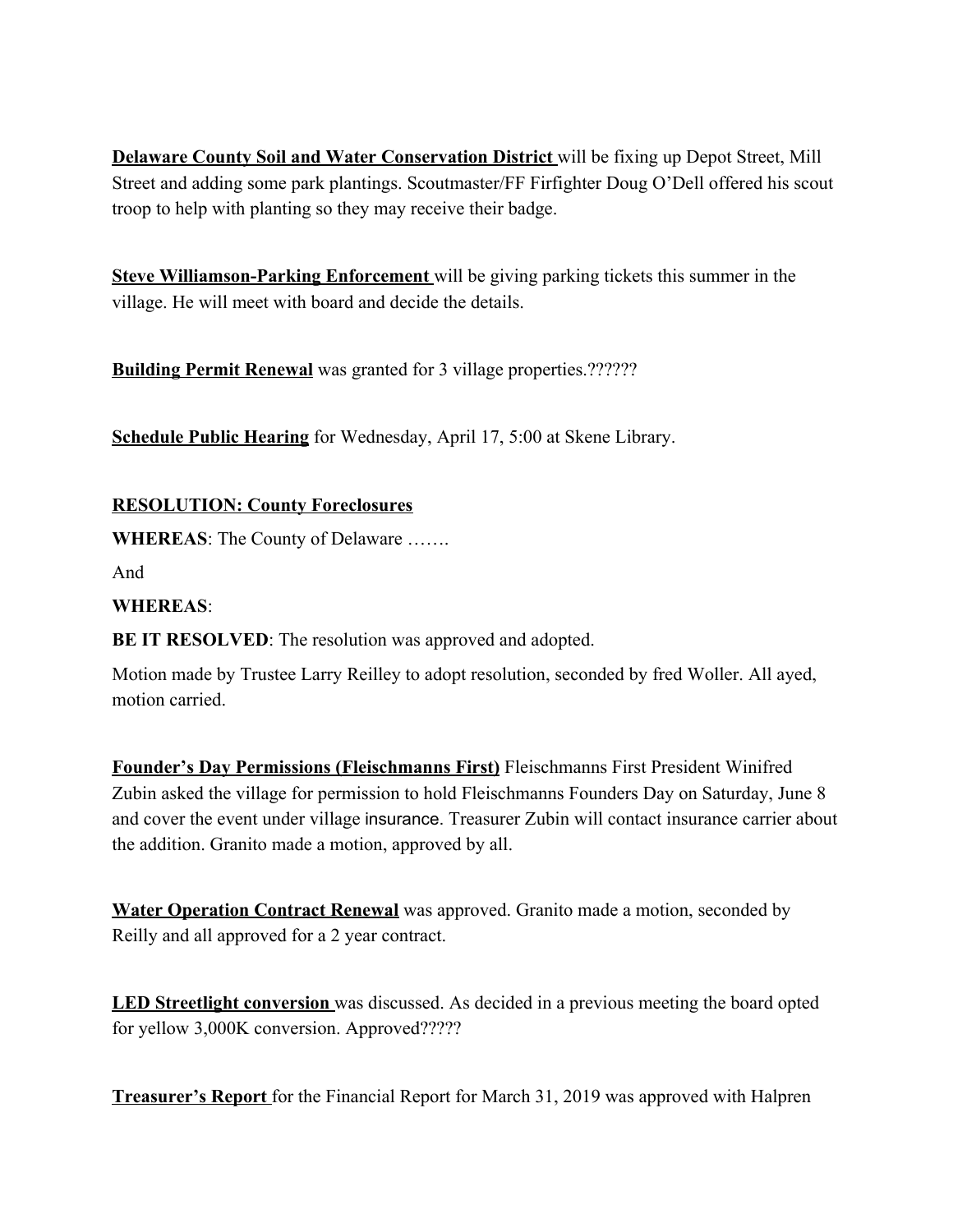making the motion and Granito approving. Results of Controllers Stress Test was discussed with a rating of 13.8, yielding a high rating.Tentative budget for 2019-2020 was approved?????

**Pool Bid Status** was presented and accepted from Mid Atlantic Construction for \$286,996. Motion by Halpren, seconded by Granito and all approved..

**LED Lighting for Theater Estimate** was approved for \$675 from Blizzard Electric with Halpren making the motion, seconded by Reilly. Paula DeSimone will validate that the lights will be LEDs.

**Plumbing Bid for Library** was not approved. The board decided to change the parameters of the job to just moving the radiator 4 inches away from the window. DeSimone will get new estimates.

### **Fleischmanns Ballpark Scoreboard, Wadlers bill?**